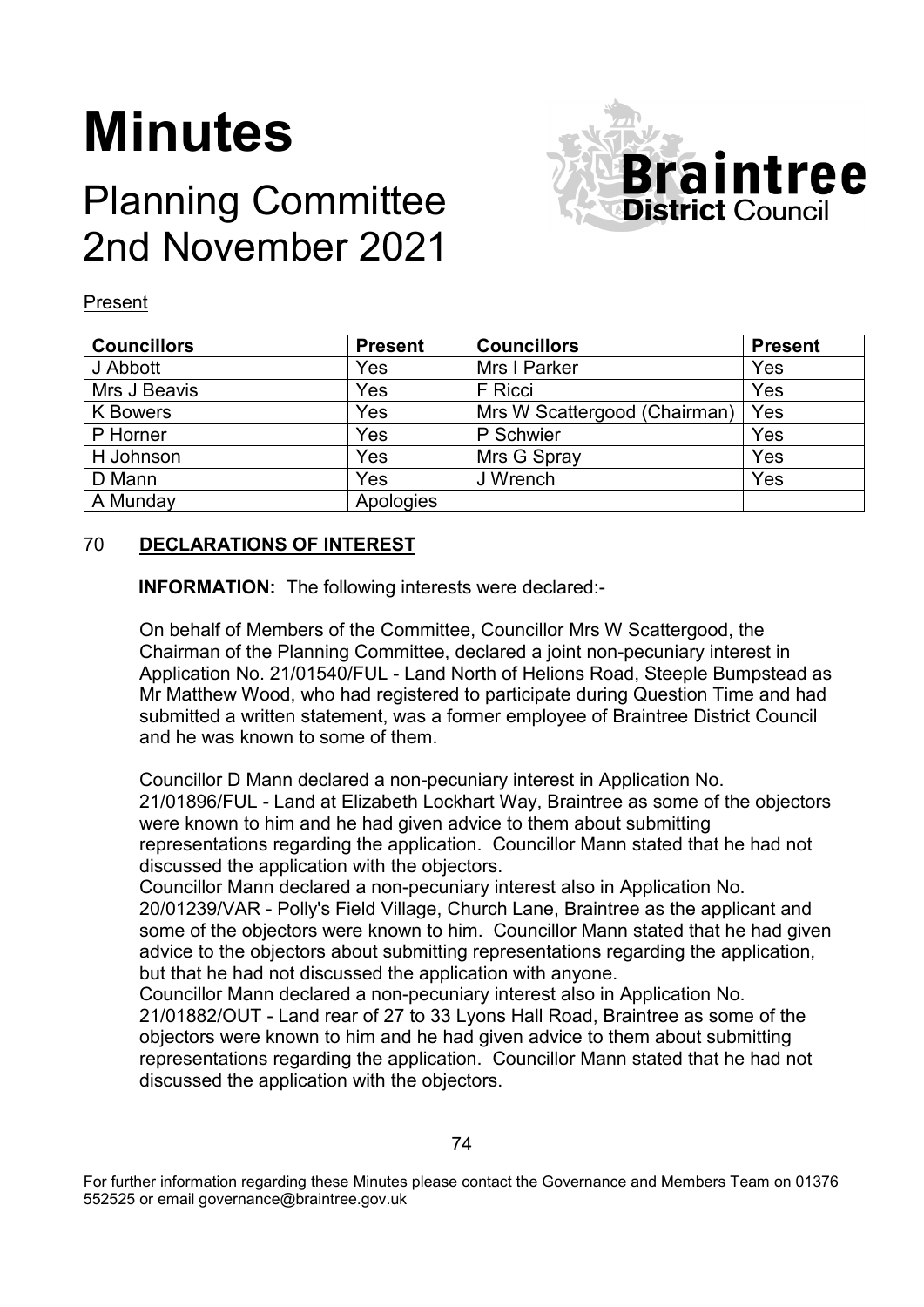Councillor Mrs I Parker declared a non-pecuniary interest in Application No. 21/00365/HH - 5 Abbotts Croft, The Street, Sturmer as she had engaged with an objector regarding the application and she had discussed it with one of the Council's Planning Officers. Councillor Mrs Parker left the meeting when the application was considered and determined.

Councillor P Schwier declared a non-pecuniary interest in all applications on the Agenda as an Elected Member of Essex County Council.

In accordance with the Code of Conduct, Councillors remained in the meeting, unless stated otherwise and took part in the discussion when the applications were considered.

# 71 **MINUTES**

**DECISION:** It was reported that the Minutes of the meeting of the Planning Committee held on 26th October 2021 were not available for approval.

# 72 **QUESTION TIME**

**INFORMATION:** There were eight statements made about the following applications. Those people who had registered to participate during Question Time made their statements immediately prior to the Committee's consideration of each application.

Application No. 20/01239/VAR - Polly's Field Village, Church Lane, Braintree Application No. 20/01919/OUT - 31 Colchester Road, Coggeshall Application No. 21/00365/HH - 5 Abbotts Croft, The Street, Sturmer Application No. 21/01540/FUL - Land North of Helions Road, Steeple Bumpstead Application No. 21/01896/FUL - Land at Elizabeth Lockhart Way, Braintree

Principally, these Minutes record decisions taken only and, where appropriate, the reasons for the decisions.

# 73 **PLANNING APPLICATIONS APPROVED**

**DECISION:** That the undermentioned planning applications be approved under the Town and Country Planning Act 1990, including Listed Building Consent where appropriate, subject to the conditions and reasons contained in the Planning Development Manager's report, as amended below. Details of these planning applications are contained in the Register of Planning Applications.

| Plan No.                   | Location | Applicant(s)    | <b>Proposed Development</b>                           |
|----------------------------|----------|-----------------|-------------------------------------------------------|
| *21/00365/HH<br>(APPROVED) | Sturmer  | Mr Robert James | Retrospective planning<br>application to retain Annex |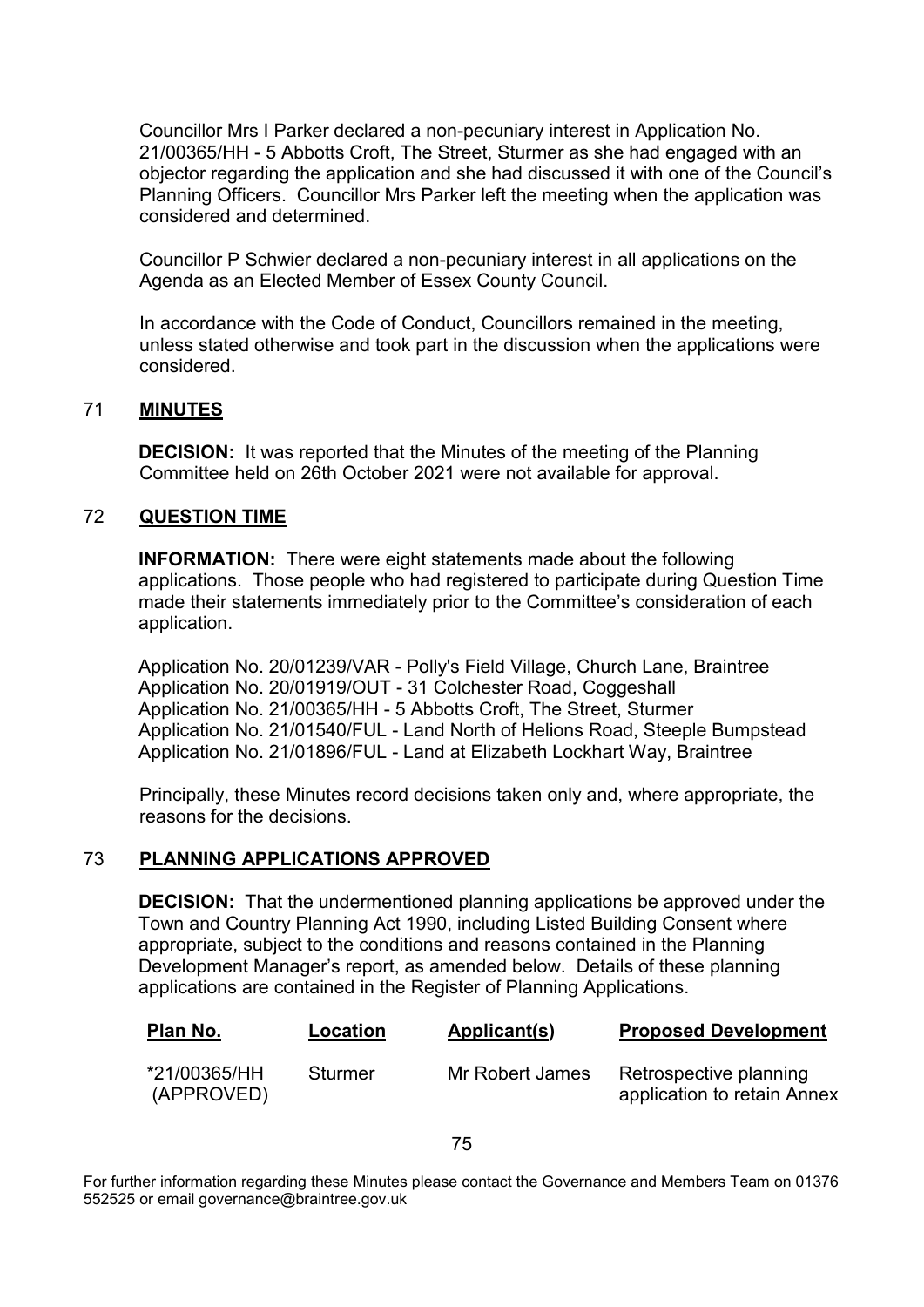in the rear garden. Removal of the entrance canopy and open side lean-to store. Landscaping/tree planting. Provision of an extra car parking space at the front, 5 Abbotts Croft, The Street.

| Plan No.                    | Location                           | Applicant(s)                                 | <b>Proposed Development</b>                                                                                                              |
|-----------------------------|------------------------------------|----------------------------------------------|------------------------------------------------------------------------------------------------------------------------------------------|
| *21/01540/FUL<br>(APPROVED) | <b>Steeple</b><br><b>Bumpstead</b> | Mark<br>Weatherhead and<br><b>Troy Homes</b> | Construction of 9 No.<br>dwellings, new access from<br><b>Helions Road and</b><br>associated development,<br>land North of Helions Road. |

The Committee approved this application, subject to two additional Conditions as follows:-

#### Additional Conditions

28. No above ground development shall commence unless and until a lighting design scheme to protect biodiversity for the whole site has been submitted to and approved in writing by the Local Planning Authority. The scheme shall identify those features on, or immediately adjoining the site, that are sensitive for bats, including those areas where lighting could cause disturbance along important bat foraging routes; and show how and where external lighting will be installed (through the provision of appropriate lighting contour plans, lsolux drawings and technical specifications) so that it can be clearly demonstrated that any areas of the development that are to be lit will not disturb or prevent bats using their territory.

All external lighting shall be installed in accordance with the specifications and locations set out in the approved scheme and retained thereafter in accordance with the approved scheme. Under no circumstances should any other external lighting be installed without prior consent from the Local Planning Authority.

29. Prior to first occupation of the development hereby permitted, an Electric Vehicle Charging Strategy shall be submitted to and approved in writing by the Local Planning Authority. The details shall be implemented in accordance with the approved details prior to occupation and shall be retained in that manner thereafter.

<sup>76</sup>

For further information regarding these Minutes please contact the Governance and Members Team on 01376 552525 or email governance@braintree.gov.uk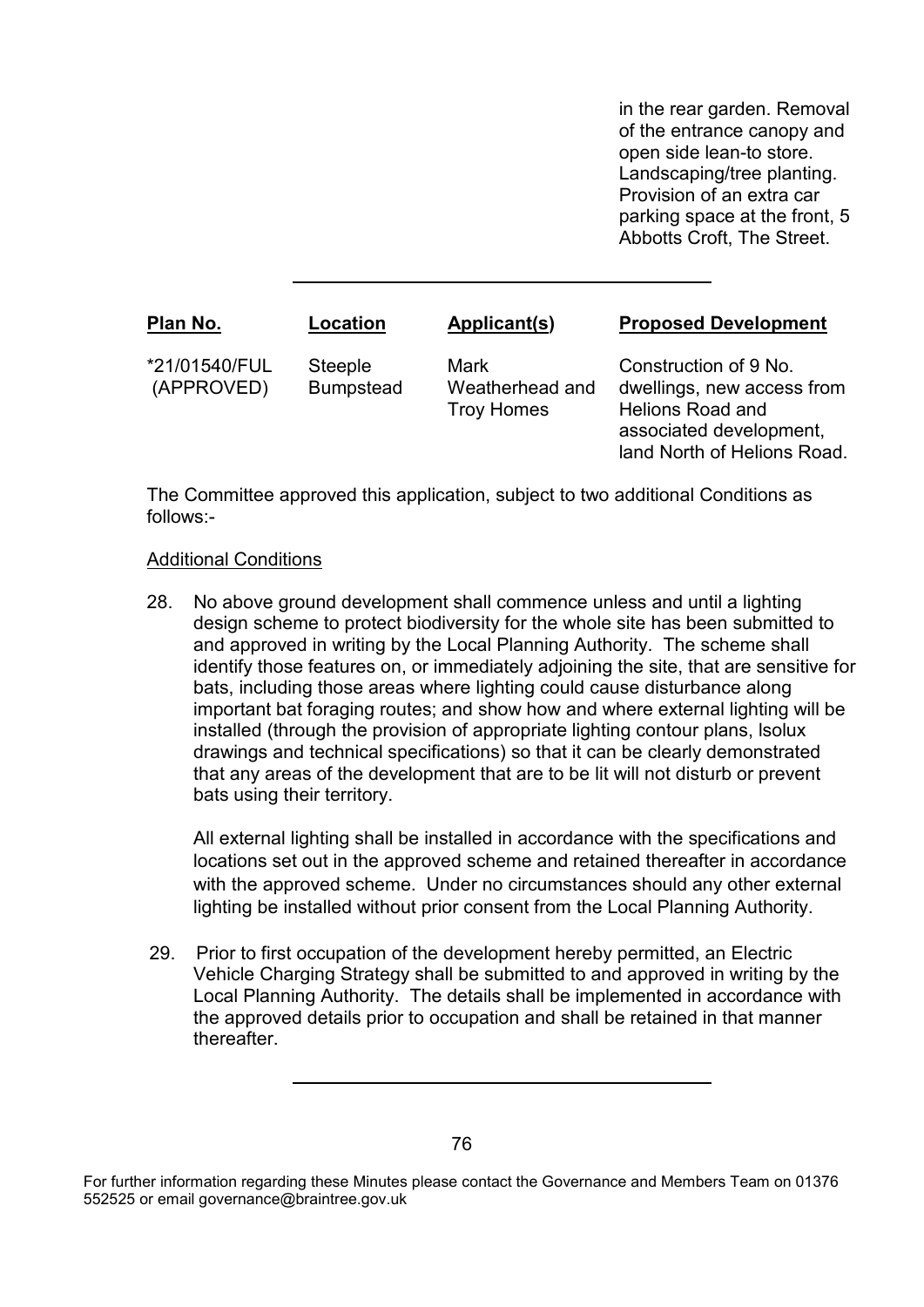| Plan No.                    | Location         | Applicant(s)                                                         | <b>Proposed Development</b>                                                                                                                            |
|-----------------------------|------------------|----------------------------------------------------------------------|--------------------------------------------------------------------------------------------------------------------------------------------------------|
| *21/01896/FUL<br>(APPROVED) | <b>Braintree</b> | Mr Sean Marten<br>Stonebond<br><b>Properties</b><br>(Chelmsford) Ltd | Erection of 9 dwellings with<br>access from Elizabeth<br>Lockhart Way and<br>associated landscaping and<br>parking, land at Elizabeth<br>Lockhart Way. |

The Committee approved this application, subject to the amendment of Condition No. 21, an Additional Condition and the amendment of the Approved Plans as follows:-

Amended Condition (amendment to Tree Protection Plan reference number only)

21. Development shall only be implemented in accordance with the approved Tree Protection Plan (Reference SHA 1166 TPP Rev. A). Works to trees and hedgerows shall only be carried out in strict accordance with the approved Arboricultural Impact Assessment Report, dated April 2021 Rev A 21.10.21 (Reference SHA 1166 A).

The approved means of protection shall be installed prior to the commencement of any building, engineering works or other activities on the site and shall remain in place until after the completion of the development to the complete satisfaction of the Local Planning Authority.

No materials, goods or articles of any description shall be stacked, stored or placed at any time within the limits of the spread of any of the existing trees, shrubs or hedges.

No works involving alterations in ground levels, or the digging of trenches, or excavations of any kind, (including the laying or installation of drains, pipes, cables or other services) shall be carried out within the extent of the spread of any existing trees, shrubs and hedges unless the express consent in writing of the Local Planning Authority has previously been obtained. No machinery of any kind shall be used or operated within the extent of the spread of the existing trees, shrubs, hedges.

The Local Planning Authority shall be notified in writing at least 5 working days prior to the commencement of development on site.

# Additional Condition

23. Prior to first occupation of the development hereby permitted, an Electric Vehicle Charging Strategy shall be submitted to and approved in writing by the Local Planning Authority. The details shall be implemented in accordance with the approved details prior to occupation and shall be retained in that manner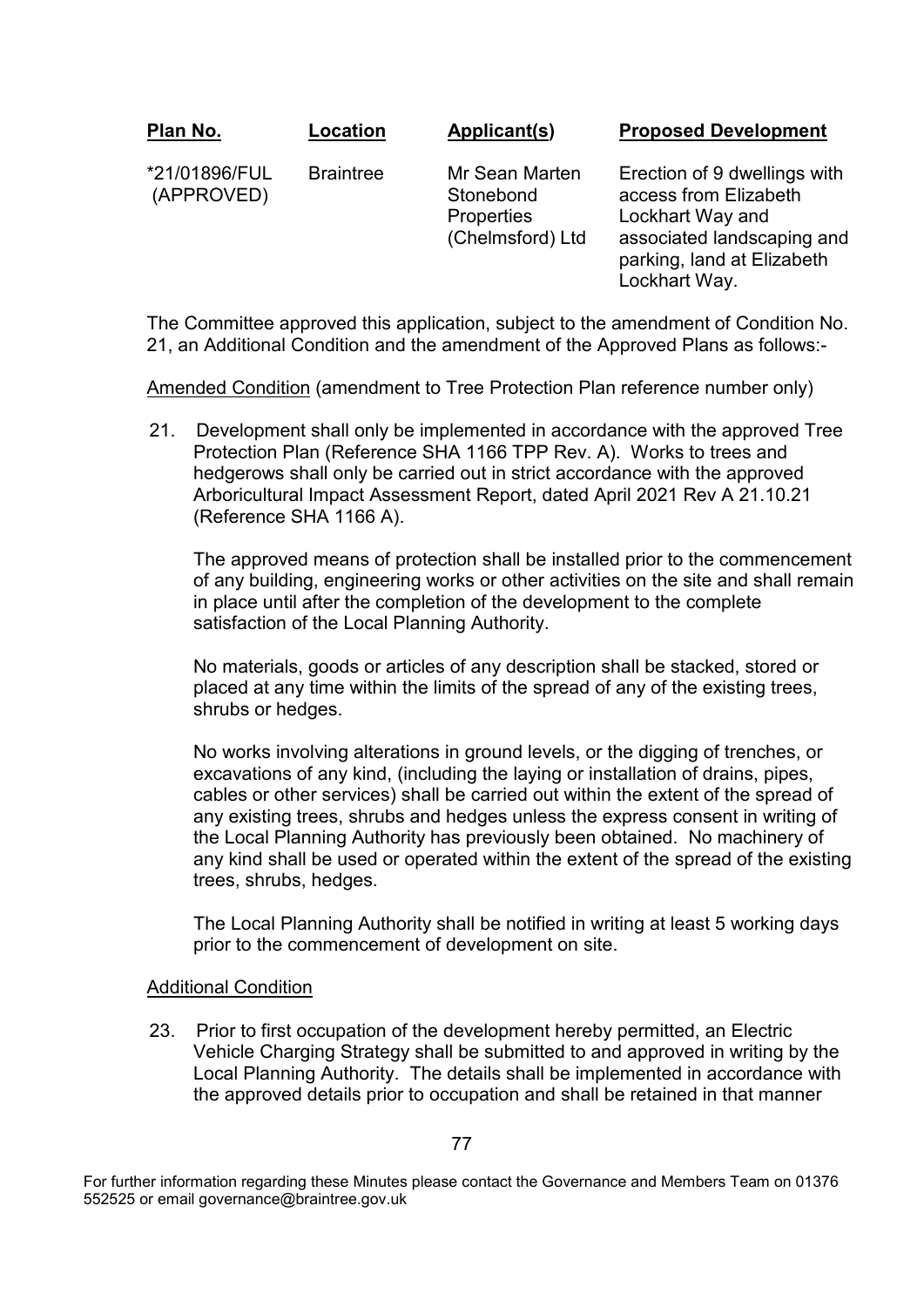thereafter.

# Amended Approved Plans

Landscape Master Plan amended from 'PR219-01 Version: J' to 'PR219-01 Rev. I' Tree Protection Plan amended from 'SHA 1166 TPP' to 'SHA 1166 TPP Rev. A'

# 74 **SECTION 106 AGREEMENT**

| P <u>lan No.</u>            | Location         | <b>Applicant(s)</b>                                                                         | <b>Proposed Development</b>                                                                                                                                                                                                                                                                                                                                                                                                                                                                                                                                  |
|-----------------------------|------------------|---------------------------------------------------------------------------------------------|--------------------------------------------------------------------------------------------------------------------------------------------------------------------------------------------------------------------------------------------------------------------------------------------------------------------------------------------------------------------------------------------------------------------------------------------------------------------------------------------------------------------------------------------------------------|
| *20/01239/VAR<br>(APPROVED) | <b>Braintree</b> | David<br>Summersgill<br>Abbeyfield<br><b>Braintree and</b><br><b>Bocking Society</b><br>Ltd | Variation of Condition 2<br>(approved plans) following<br>grant of planning permission<br>17/02026/VAR granted<br>19/01/2018 to vary planning<br>permission 15/01584/FUL for<br>Abbeyfield retirement living<br>'Extra Care' proposal for 100<br>no. apartments with<br>associated communal<br>facilities including hall, gym,<br>bistro, craft, IT/Library, hair &<br>beauty salon, cinema room,<br>meeting spaces and garden<br>conservatory lounge set<br>within landscaped courtyards.<br>Variation would allow revision<br>of site boundary, layout and |

**DECISION:** That the application be granted, subject to the completion of a Deed of Variation modifying the Section 106 Agreement legal obligations pertinent to the development site and the development, and subject to the relevant conditions as amended below. Details of this planning application are contained in the Register of Planning Applications.

elevational changes, Polly's Field Village, Church Lane.

The Committee approved this application, subject to the amendment of typographical errors in Condition Nos. 13 and 15 and to the following additional Condition. The Council's Officers were also requested to ensure that ground levels were checked on site:-

# Additional Condition

23. The applicant shall ensure during the remaining construction stage of the development that a buffer zone from construction activities is retained to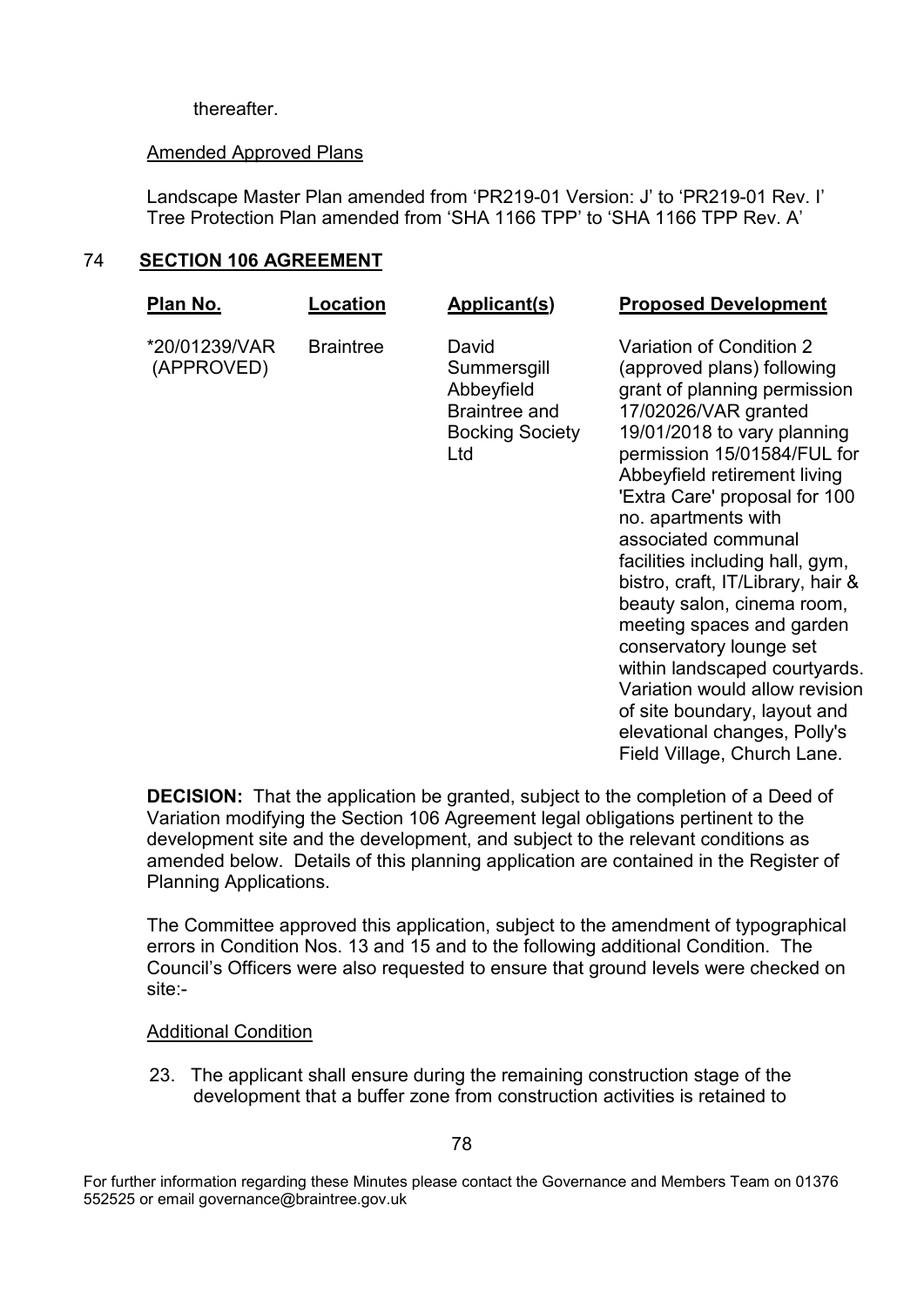safeguard the existing stream which runs along the site's southern boundary and that this stream is kept clear of any building materials, spoil, or waste.

#### 75 **PLANNING APPLICATIONS REFUSED**

**DECISION:** That the undermentioned planning applications be refused for the reasons contained in the Planning Development Manager's report. Details of these planning applications are contained in the Register of Planning Applications.

| Plan No.                   | Location   | Applicant(s)   | <b>Proposed Development</b>                                                                                                         |
|----------------------------|------------|----------------|-------------------------------------------------------------------------------------------------------------------------------------|
| *20/01919/OUT<br>(REFUSED) | Coggeshall | Mr and Mrs Day | Outline application (with<br>appearance and landscaping<br>reserved) for the erection of 9<br>no. dwellings, 31 Colchester<br>Road. |

Councillor J Astley, Chairman of Coggeshall Parish Council, attended the meeting and spoke against this application on behalf of the Parish Council prior to the Committee's consideration of the application.

| Plan No.                   | Location         | Applicant(s)                                                             | <b>Proposed Development</b>                                                                                                                                                                                               |
|----------------------------|------------------|--------------------------------------------------------------------------|---------------------------------------------------------------------------------------------------------------------------------------------------------------------------------------------------------------------------|
| *21/01882/OUT<br>(REFUSED) | <b>Braintree</b> | Mr and Mrs<br>Christopher and<br>Ashlea Webster<br>Saxton 4x4<br>Limited | Outline planning permission<br>with all matters reserved apart<br>from access, for the demolition<br>of existing buildings and the<br>construction of 6 No. dwelling<br>houses, land rear of 27 to 33<br>Lyons Hall Road. |

It was reported that the description of the development as referred to in the Agenda should be amended from 'Land rear of 21 to 33 Lyons Hall Road, Braintree' to 'Land rear of 27 to 33 Lyons Hall Road, Braintree.

PLEASE NOTE: The full list of standard conditions and reasons can be viewed at the office of the Planning Development Manager, Council Offices, Causeway House, Bocking End, Braintree, Essex CM7 9HB.

(Where applications are marked with an \* this denotes that representations were received and considered by the Committee).